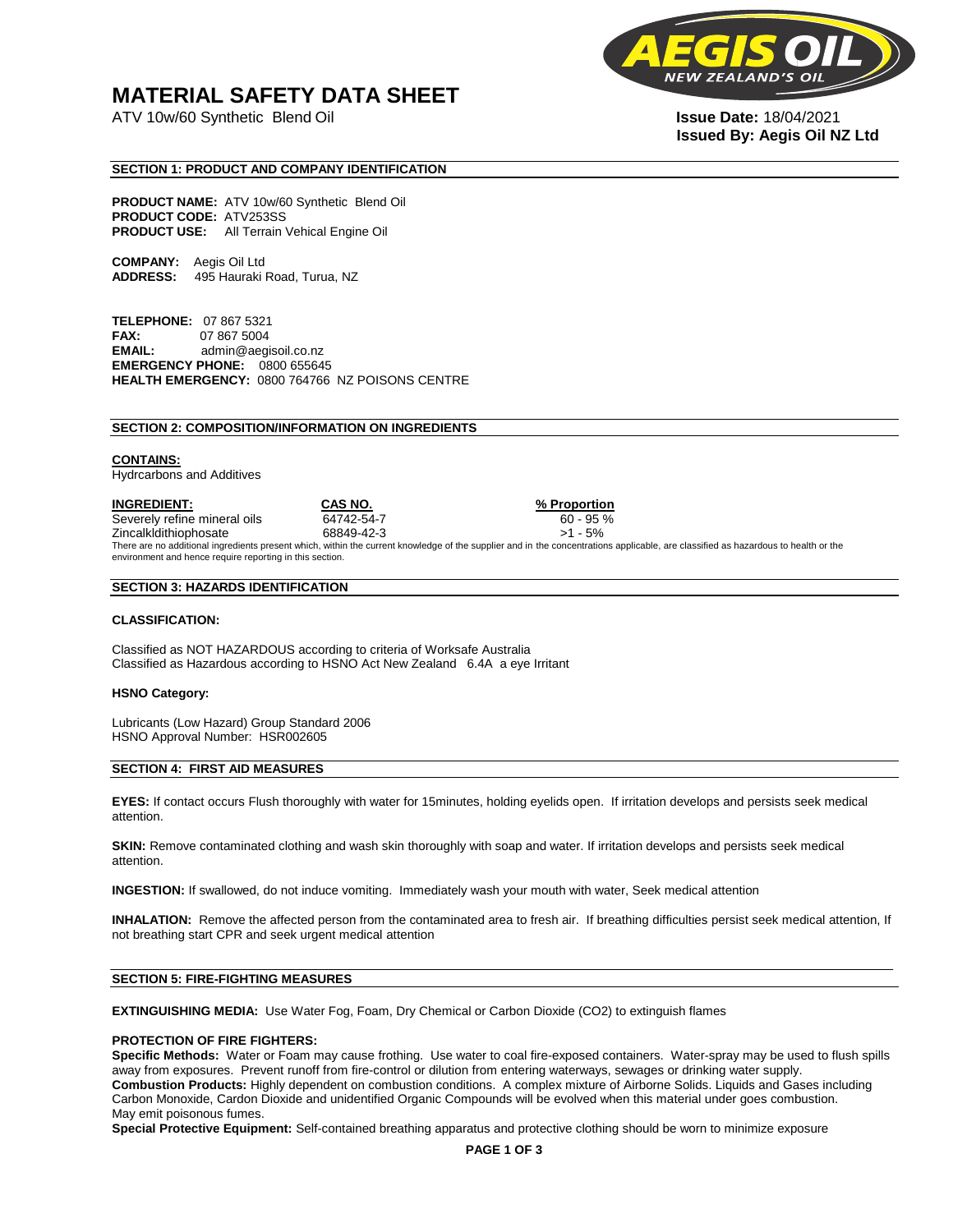# **MATERIAL SAFETY DATA SHEET**

ATV 10w/60 Synthetic Blend Oil **Issue Date:** 18/04/2021



**Issued By: Aegis Oil NZ Ltd** 

# **SECTION 6: ACCIDENTAL RELEASE MEASURES**

**SPILL MANAGEMENT:** Eliminate all sources of ignition in the vicinity of the spilled material. Stop the leak if safe to do so. Contain and absorb with suitable absorbent material. Collect material and place into a suitably sealed and labeled container – Dispose of in the manner consistent with applicable regulations. Observe precautions in Exposure Controls/Personal Protection. Avoid breathing vapours and contact to the skin and eyes

**NOTIFICATION PROCEDURES:** Report spills as required to appropriate authorities Local Environment, Health Officer, Area Water Authority and or Fire Brigade/Police

#### **SECTION 7: HANDLING AND STORAGE**

**PRECAUTIONARY MEASURE:** Keep out of the reach of children

**GENERAL HANDLING:** Avoid contamination of the soil or releasing this material into sewage and drainage systems and bodies of water **STOREAGE:** Do not store in open or unlabeled containers. Store in a well ventilated place away from ignition sources, Strong Oxidizing Agents, Food Stuffs and Clothing. Keep closed when not in use or empty

**OTHER PRECAUTIONS:** Misuse of empty containers can be hazardous. Do not cut, weld, heat or drill. Do not pressurize or expose to open flame or heat. Keep closed when not in use or empty. Dispose of in the correct manner

# **SECTION 8: EXPOSURE CONTROLS/PERSONAL PROTECTION**

#### **ENGINEERING CONTROLS:** Use in a well ventilated area

**VENTILATION:** Natural ventilation should be sufficient**,** however where vapours or mists are generated the use of a local exhaust system is recommended.

**RESPIRATORY PROTECTION:** No respiratory protection is normally required. Where ventilation is inadequate and vapours and/or mists are generated the use of an approved respirator with organic vapour/particulate filter complying AS/NZ1715 and AS/NZS 1716 is recommended. **EYE PROTECTION:** Avoid contact with eyes. Normal industrial eye protection practices should be employed

**SKIN PROTECTION:** No special protective clothing is required. Wear Gloves of impervious material if handling material for prolonged periods and chemical resistant Apron where clothing is likely to be contaminated is recommended.

**WORK HYGIENIC PRACTICES:** Good Personal hygiene practices should be followed

# **EXPOSURE GUIDELINES:**

| <b>Component</b> | <b>Country.Agency</b> | <b>TWA</b>          | <b>STEL</b>    | Ceilina | <b>Notation</b>          |
|------------------|-----------------------|---------------------|----------------|---------|--------------------------|
|                  |                       |                     |                |         |                          |
| Oil Mist         | New Zealand           | 5 <sub>mq</sub> /m3 | $10$ mg/m $3-$ |         | $\overline{\phantom{a}}$ |

Consult local authorities for the appropriate values

# **SECTION 9: PHYSICAL AND CHEMICAL PROPERTIES**

**Attention: The data below are typical values and do not constitute a specification** 

**COLOUR:** Amber **ODOUR:** Mild Mineral Oil Odour **ODOUR THRESHOLD:** Not Establish **PHYSICAL STATE:** Liquid **BOILING POINT:** >220 ºC **SOLUBILITY:** Insoluble **SPECIFIC GRAVITY:** Typically 0.865g/mL **VAPOUR PRESSURE:** Expected to be <0.0005 kPa @ 20 ºC **VAPOUR DENSITY:** >2.0 **KINEMATIC VISCOSITY:** Typically 15 cSt @ 100 ºC **FREEZING POINT: Not Establish FLASH POINT:** > 200 ºC **FLAMMABILITY:** Not Establish